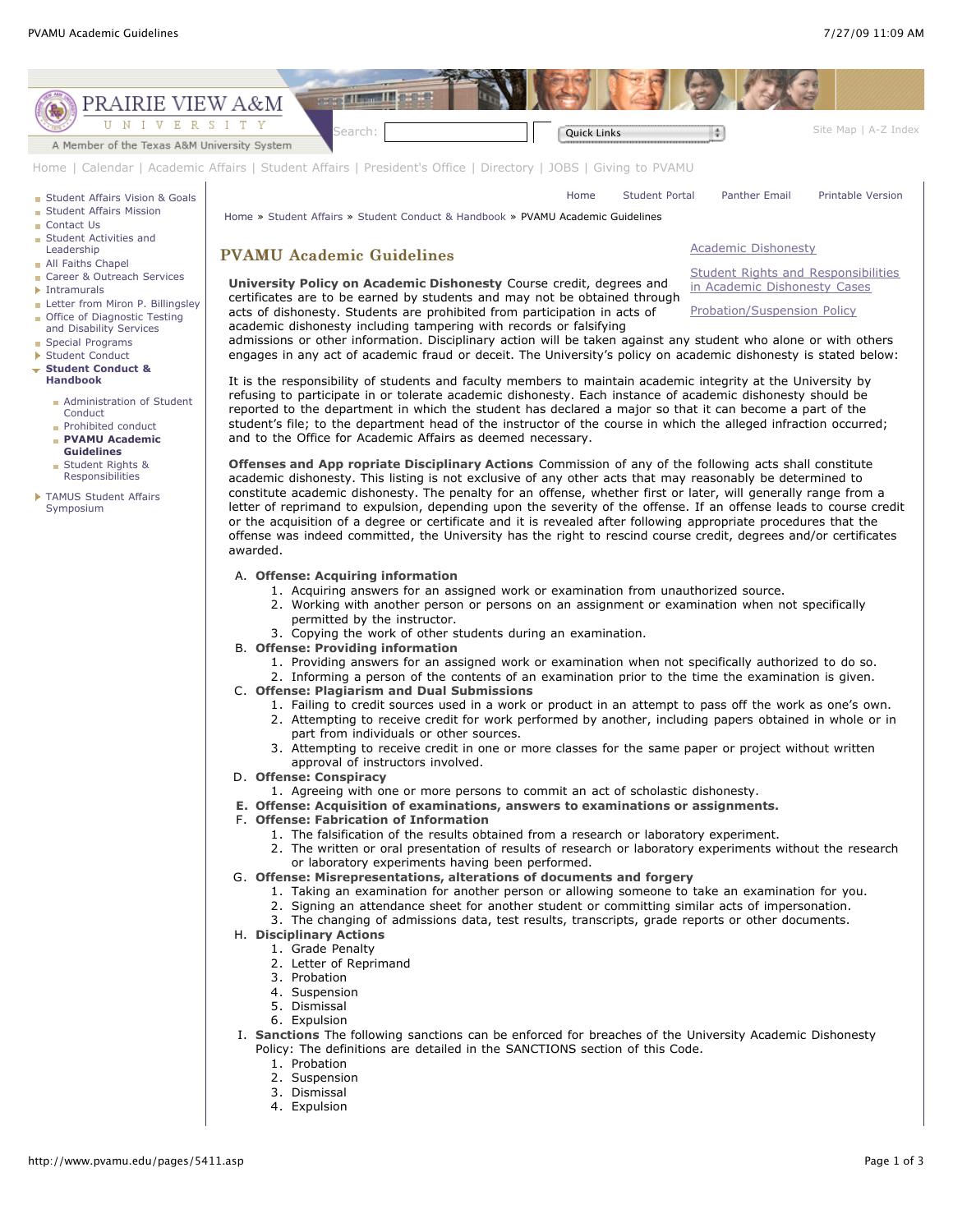Following the review, the Dean's decision regarding eligibility for readmission will be communicated in writing to the student who has the right to appeal that decision to the University Academic Dishonesty Disciplinary Committee.

The standard of review to be used in all proceedings under this section shall be fundamental fairness. Strict rules of evidence and procedures are not required so long as the proceedings are conducted in such a manner as to allow both sides to fairly and fully explain the circumstances. Decisions regarding admissibility of evidence and the weight to be given to same shall be made by the party who is conducting the hearing.

## University Policy on Academic Dishonesty

- The instructor of record shall be the instructor of the course in which the claim of academic dishonesty is being made or the appropriate committee chair for a graduate student taking examinations required by the department or college.
- B. At the point of discovery, the instructor shall:
	- 1. inform the student of the alleged academic dishonesty and explain the sanction(s);
	- 2. hear the student's explanation of circumstances and judge the student to be guilty or not guilty of academic dishonesty;
	- 3. if he/she judges him/her to be guilty, he/she will make a written report to the head of the department offering the course, with a copy to the student, the department head for the program in which the student has declared a major and the Office of Academic and Student Affairs, outlining the incident and including a recommendation of disciplinary action(s) to be imposed;
	- 4. Inform the student, in writing, of his/her right to appeal to the head of the department offering the course regarding either the question of guilt or the sanction(s) and explain the procedures the department head will follow if his/her decision is appealed to that level.
- C. The instructor's recommendation may be dismissed, reduced, upheld or increased by the department head. Prior to reaching a final decision regarding any sanction to be imposed, the department head shall check the student's record in the Office of Student Affairs and/or the department in which the student has a declared major to determine the appropriate disciplinary action for a person with his/her previous offenses. \*NOTE: Where there is no department, responsibility assigned to department head will go to the Dean of the college.
- D. If the student chooses not to appeal and the department head concurs with the instructor's recommendation, the department head will implement the sanction. A copy of the report is forwarded to the Dean of the college in which the alleged offense occurred and the Dean of the college in which the student has declared a major.
- E. If the department head proposes to change the instructor's recommendation, the department head shall conduct a hearing. The student and the instructor shall be allowed to present witnesses and provide evidence relating to the charges. The recommendations resulting from this hearing shall be forwarded in writing to the Dean of the college offering the course and to the student. The student may appeal to the Dean.
- F. If the student chooses not to appeal the recommendation of the department head, the Dean of the college offering the course will implement the sanction.
- G. Should the student appeal to the Dean, an appeal at this level may be based on written summaries only. However, should the Dean choose to hear witnesses or hold an informal hearing, it should be done within five (5) business days of receipt of the recommendation from the department head. Within five (5) business days of the hearing, if one is to be held, or five (5) business days of receipt of the recommendation, if there is to be no hearing, the Dean shall review the charges and render a written notification.
- H. A student who wishes to appeal the decision of the Dean, in whole or in part, shall appeal to the University Academic Dishonesty Disciplinary Committee, which will be appointed jointly by the Provost and Senior Vice President for Academic Affairs and the Associate Vice President for Student Affairs. The committee is to be comprised of one-third faculty, one-third Student Affairs professional staff and one-third students.
- I. Once a charge of academic dishonesty has been finally resolved, notice of the same shall be provided in writing to the student, the instructor, the head of the department offering the course, the Dean of the college offering the course, the head of the department in which the student has declared a major, the Dean of the college in which the student has declared a major and the Office for Student Affairs and the Office for Academic Affairs.
- J. Following a first offense, the student must be given a copy of the University Academic Dishonesty Policy by the department head of the college in which the offense occurred and the said policy should be discussed with the student.

## Student Rights and Responsibilities in Academic Dishonesty Cases

Students have the right to accept the decision of the instructor for a particular offense. This does not preclude review of records for past offenses and imposition of penalty for accumulated violations.

Students shall be afforded the following rights in the hearing conducted by the department head. The Dean's appeal shall not be considered a hearing covered by these regulations: